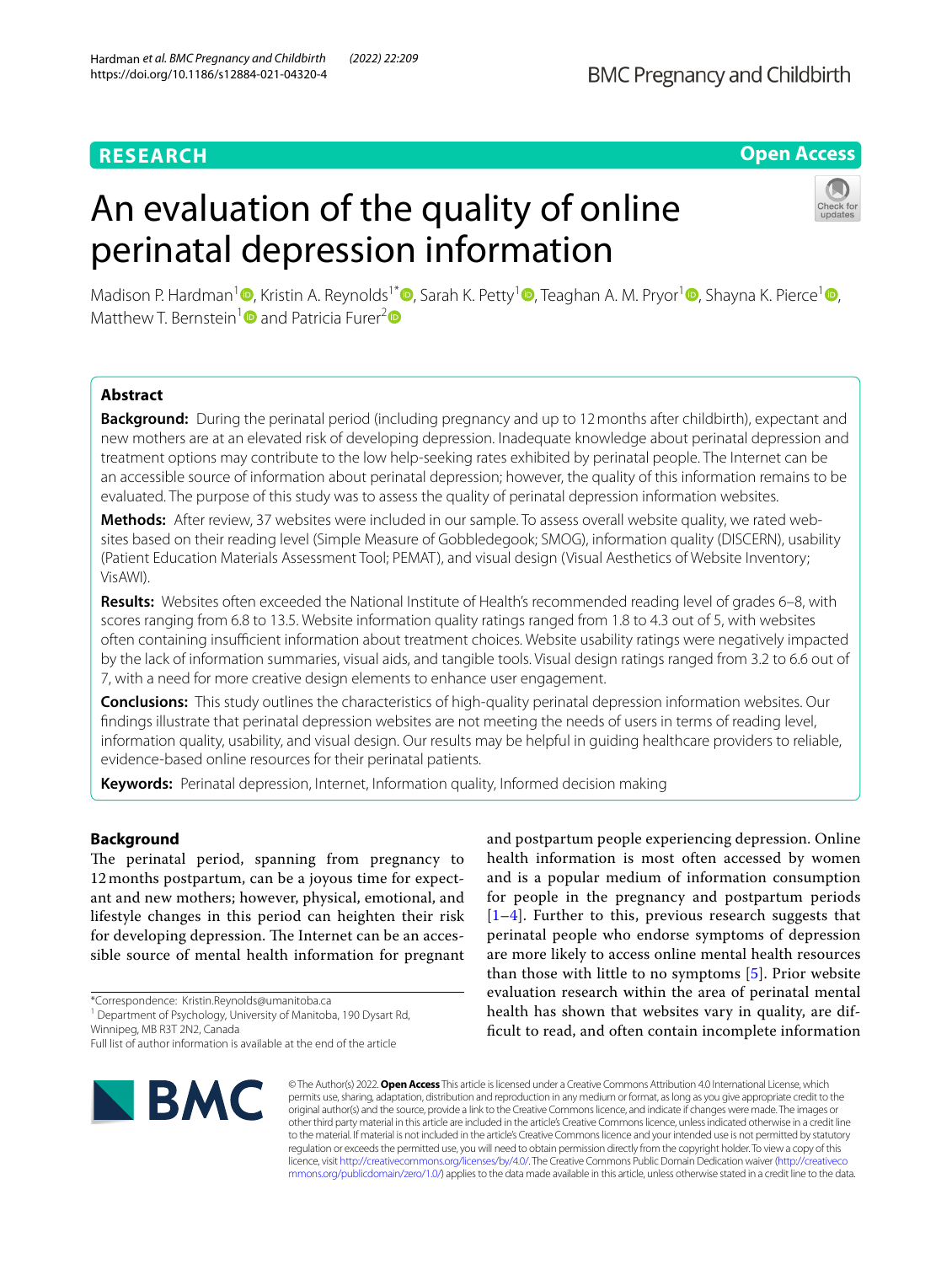$[6, 7]$  $[6, 7]$  $[6, 7]$  $[6, 7]$  $[6, 7]$ . The quality of online information about perinatal depression has yet to evaluated, which was the focus of this study.

Depression in the perinatal period is common, with prevalence estimates ranging from 11 to 20% across studies [[8,](#page-9-1) [9\]](#page-9-2). Factors contributing to the development of perinatal depression may include insufficient sleep [[10\]](#page-9-3), individual and family mental health history [\[11](#page-9-4)], perceived lack of social support  $[10, 11]$  $[10, 11]$  $[10, 11]$  $[10, 11]$ , and a history of adverse childhood experiences, including abuse [\[12](#page-9-5)]. Of concern, perinatal depression can have detrimental efects on both maternal and infant health if left undiagnosed and untreated [[11,](#page-9-4) [13–](#page-9-6)[17](#page-9-7)]. Despite the prevalence and adverse impacts of perinatal depression, help-seeking rates are low due to a multitude of barriers [\[18](#page-9-8)]. For example, pregnant and postpartum people struggling with depression may face criticism or feel ashamed if their perinatal experiences deviate from societal expectations, which often depict this period as full of bliss and satisfaction [[19](#page-9-9)]. Consequently, people in the perinatal period may avoid seeking help for their mental health [[19\]](#page-9-9). Another help-seeking barrier is low mental health literacy, an individual's knowledge about mental disorders and treatment options, which can hinder mothers' ability to recognize depression and make informed treatment choices [\[19,](#page-9-9) [20](#page-9-10)].

There are important implications for the use of the Internet to increase understanding and recognition of symptoms of perinatal depression and related treatment options. The Internet can help users gather health-related information outside of medical appointments, assisting the public to make informed treatment decisions [\[21](#page-9-11), [22\]](#page-9-12). Within a perinatal context, pregnant and postpartum people may use the Internet to independently locate health information, to get a second opinion, and to exert greater control over the decisions afecting their health and that of their child  $[4]$ . Nevertheless, it is unclear how well Internet users can discern the quality of online health information [\[23](#page-9-13)]. Further, women in the perinatal period often deem online health information to be reliable, but do not always verify their fndings with their healthcare provider [\[24\]](#page-9-14).

Several factors contribute to higher quality health information websites, including readability, information quality, usability, and visual design. The National Institute of Health recommends that health information have a reading level of grades 6–8 [[25\]](#page-9-15); however, online health materials often exceed this recommendation [\[26,](#page-9-16) [27](#page-9-17)]. This is consistent with previous mental health website evaluations, with fndings that websites difered greatly in quality [\[6](#page-8-3), [28\]](#page-9-18). At present, the quality of perinatal depression websites has yet to be assessed, with past evaluations focused solely on depression in the postpartum period

[[6\]](#page-8-3). A previous evaluation of perinatal anxiety websites found that most websites had high reading levels, low to moderate information quality, and low actionability ratings  $[7]$  $[7]$ . The aim of this study was to evaluate the quality of perinatal depression information websites, with a specifc focus on readability, information quality, usability, and visual design.

## **Methods**

## **Procedure**

We identifed websites for this evaluation by searching three sets of terms in the search engine Google. We selected Google as over 70% of online searches are conducted using this search engine [\[29](#page-9-19)]. Prior to each search, we activated Google's incognito mode and cleared the browsing data, including search history, cookies, and cached fles, to reduce the impact of past searches on our search results. To investigate which search terms would return the broadest set of relevant results, we searched several terms related to perinatal depression in Google in February 2020. Based on these results, we selected several lay terms for depression in pregnancy and postpartum, as well as the medical term perinatal depression. Consequently, we captured a wide range of websites that pregnant and postpartum people with depression may visit. Our fnal search terms included: perinatal depression, depression AND pregnant, and sad after pregnancy. To meet inclusion criteria, websites needed to include at least 500 words on perinatal depression (depression occurring in pregnancy and/or within 12months postpartum), be written in English, and be retrieved from the frst three pages of the search, as most people do not look beyond this [\[30](#page-9-20)]. Websites were excluded if they were duplicates, blogs, forums, commercial websites, practitioner materials, book or article excerpts, or were inaccessible to the public (e.g., required a login). As detailed in Fig. [1](#page-2-0), 37 websites met inclusion criteria and were evaluated in the current study.

After selection, non-rater SK Pierce took screenshots of each website in March 2020. SK Pierce then de-identifed screenshots and randomized the order in which each of our raters (MPH and SK Petty) assessed each website. This procedure was adopted to blind raters to websites in our sample, with the aim of achieving more objective website ratings. Raters reviewed deidentifed screenshots and completed independent DISCERN, PEMAT (Patient Education Materials Assessment Tool), and VisAWI (Visual Aesthetics of Website Inventory) ratings for each website. Raters only consulted one another when rating the frst three websites to ensure that they had a shared understanding of all scale items.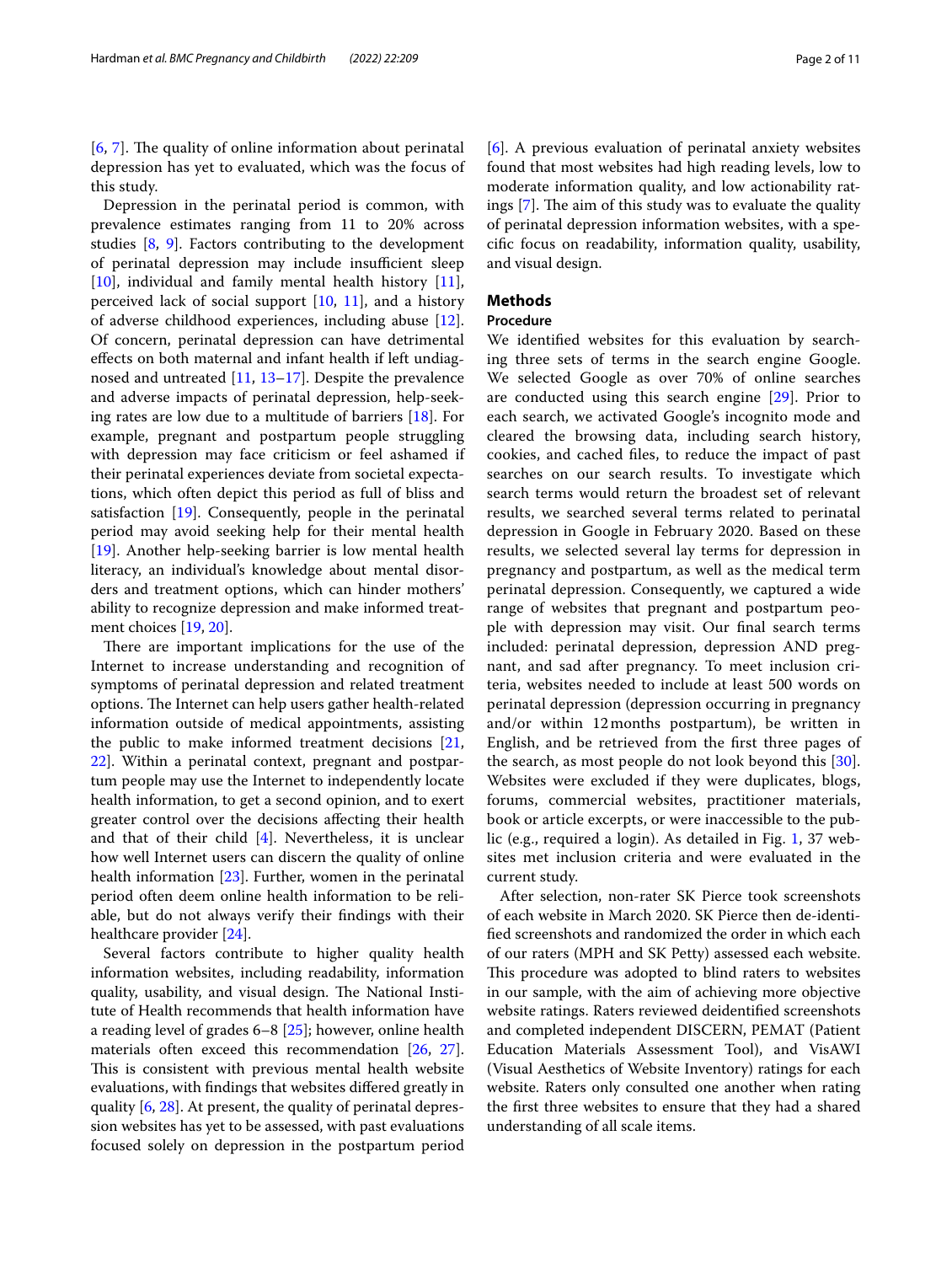



## <span id="page-2-0"></span>**Measures**

## *Reading level*

We calculated website readability using the Simple Meas-ure of Gobbledegook (SMOG) evaluation [\[31](#page-9-21)]. This measure indicates the years of education a reader needs to understand the material, known as reading level. When interpreting scores, higher SMOG scores correspond to higher reading levels. We calculated SMOG scores by inputting 30 sentences from each website into an online readability tool  $[32]$  $[32]$ . This measure has been used to evaluate the reading level of online materials for a range of mental health conditions, including but not limited to anxiety, depression, bipolar disorder, and schizophrenia [[33](#page-9-23), [34\]](#page-9-24).

## *Information quality*

We assessed website information quality using the DIS-CERN, a standardized 16-item instrument rated on a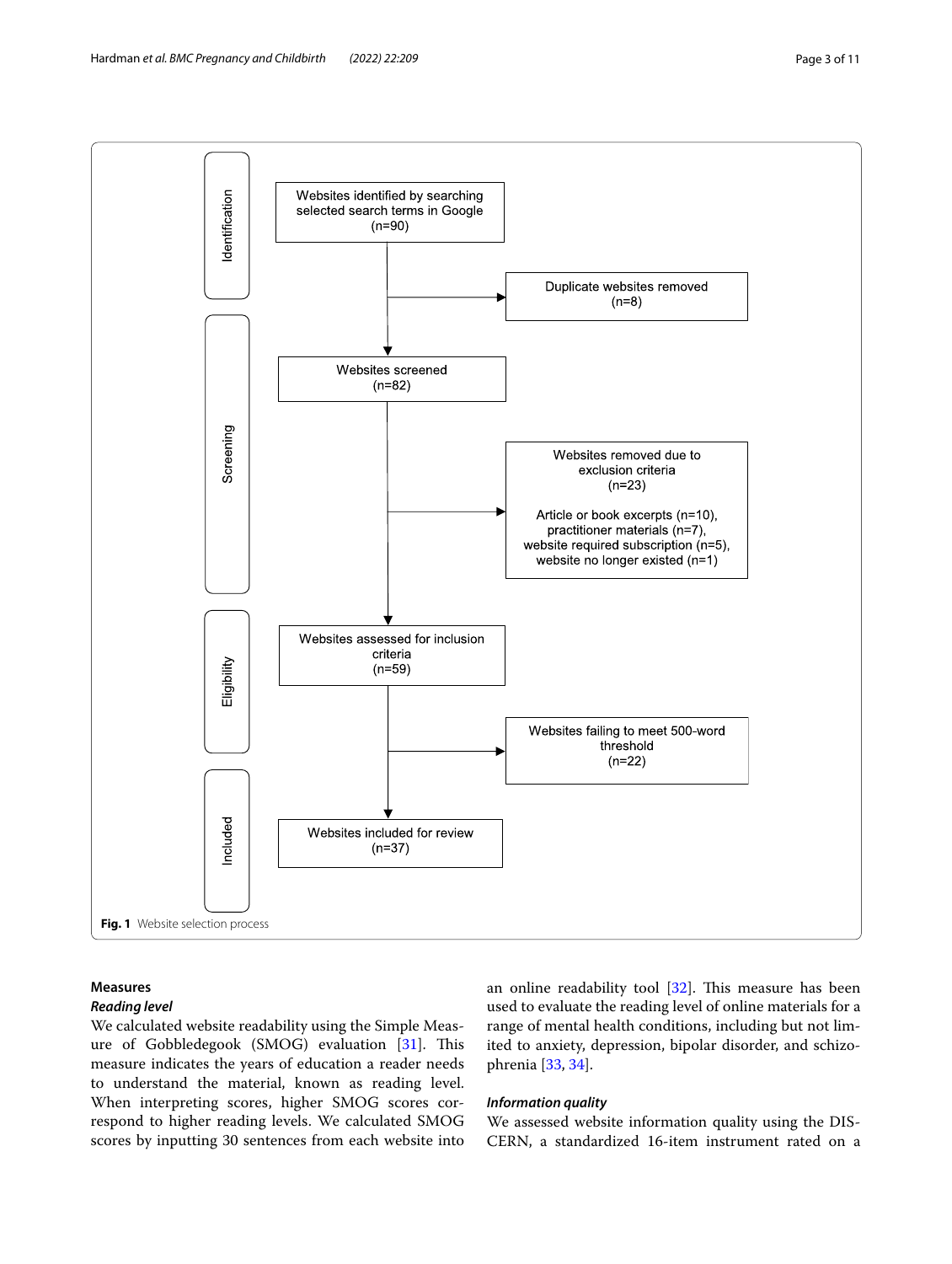scale of 1 (no, does not meet website quality criteria) to 5 (yes, meets website quality criteria) [\[35](#page-9-25)]. Raters answer questions about elements related to health information quality, such as whether the information is relevant. The DISCERN has high levels of reliability and validity and has been used to assess online information quality for several mental and physical health topics, including but not limited to perinatal anxiety, posttraumatic stress disorder, and chronic kidney disease [\[7](#page-9-0), [35–](#page-9-25)[37](#page-9-26)].

#### *Usability*

We evaluated website usability using the Patient Education Materials Assessment Tool (PEMAT). This measure assesses the understandability and actionability of health information and has high levels of internal consistency, reliability, and construct validity [[38\]](#page-9-27). Understandability is a 19-item evaluation, while actionability is a 7-item assessment. Our two raters independently rated each item with either 0 (Disagree) or 1 (Agree). Materials are considered understandable or actionable if they reach a threshold of 70% or more on each measure  $[38]$  $[38]$ . The PEMAT has been used to assess the understandability and actionability of websites focused on various mental and physical health topics, including but not limited to perinatal anxiety, cervical cancer screening, and hypertension [\[7](#page-9-0), [39,](#page-9-28) [40\]](#page-9-29).

### *Visual design*

We assessed website visual design using the Visual Aesthetics of Website Inventory (VisAWI), a standardized 18-item instrument designed for online materials [[41\]](#page-9-30). Raters are prompted to answer questions related to various design elements using a 7-point Likert scale  $(1=$ strongly disagree to  $7=$ strongly agree). We calculated a general factor of visual aesthetics for each website by averaging ratings for all items  $[41]$  $[41]$ . The VisAWI has been used to evaluate visual aesthetics of websites on topics such as anxiety and nutrition [\[33](#page-9-23), [42](#page-9-31)].

## **Analysis**

Following previous research, we averaged all 16 items of the DISCERN to produce an overall information quality rating for each website [\[7](#page-9-0), [43](#page-9-32)]. We also calculated mean ratings and 95% confdence intervals for each DISCERN and VisAWI item. To determine whether mean DISCERN scores were signifcantly associated with SMOG scores, PEMAT ratings, and mean VisAWI ratings, we calculated Pearson correlation coefficients. As well, we computed correlations with these variables and search engine order from all three searches to evaluate how quality difered across searches. We also calculated interrater agreement for DISCERN, PEMAT, and VisAWI ratings using an

## <span id="page-3-0"></span>**Table 1** Criteria used to rank websites

| Measure        | Element<br>assessed    | Maximum           | <b>Classification criteria</b> |            |          |  |
|----------------|------------------------|-------------------|--------------------------------|------------|----------|--|
|                |                        | possible<br>score | Good                           | Adequate   | Poor     |  |
| <b>DISCERN</b> | Information<br>quality | 5                 | >4                             | $3 - 4$    | $<$ 3    |  |
| SMOG           | Readability            | N/A               | 6–8                            | $9 - 10$   | > 10     |  |
| PFMAT          | Understand-<br>ability | 100%              | >70%                           | $50 - 70%$ | $< 50\%$ |  |
|                | Actionability          | 100%              | >70%                           | $50 - 70%$ | $< 50\%$ |  |
| VisAWI         | Visual design          | 7                 | > 6                            | $4 - 6$    | < 4      |  |
|                | Aggregate<br>rating    | 15                | >12                            | $9 - 11$   | < 8      |  |

*SMOG* Simple Measure of Gobbledygook, *PEMAT* Patient Education Materials Assessment Tool, *VisAWI* Visual Aesthetics of Website Inventory

interclass correlation coefficient. To make comparisons across measures, we assigned websites a rating (good, adequate, or poor) for each domain evaluated. We then calculated aggregate ratings for all websites and used these to assign websites an overall rank. Table [1](#page-3-0) outlines the criteria for good, adequate, and poor classifcations for website domain and aggregate ratings. Websites remained blind to evaluators until we completed data analysis.

## **Results**

## **Highest rated websites**

Table [2](#page-4-0) shows website rankings, domain ratings, and aggregate ratings. Only fve websites in our sample achieved aggregate ratings falling within the good range, as per the criteria outlined in Table [1](#page-3-0). The websites with the highest aggregate ratings were the American Family Physician and the National Health Service, which both had aggregate ratings of 13. Both websites were rated highly in terms of information quality, with the latter having the highest DISCERN rating across websites in our sample. Both websites also met the 70% threshold for understandability and actionability. The American Family Physician had a reading level of 7, thus falling within the recommended reading levels of 6–8; however, the National Health Service exceeded the recommended range, with a reading level of 10. These two websites also varied in terms of their visual design ratings. The American Family Physician had one of the lowest VisAWI ratings in our sample at 3.5, while the National Health Service had a VisAWI rating of 5.4, which falls within the adequate range.

Furthermore, three other websites had aggregate ratings falling within the good range. These websites were Beyond Blue, March of Dimes, and a second webpage from the National Health Service, which all had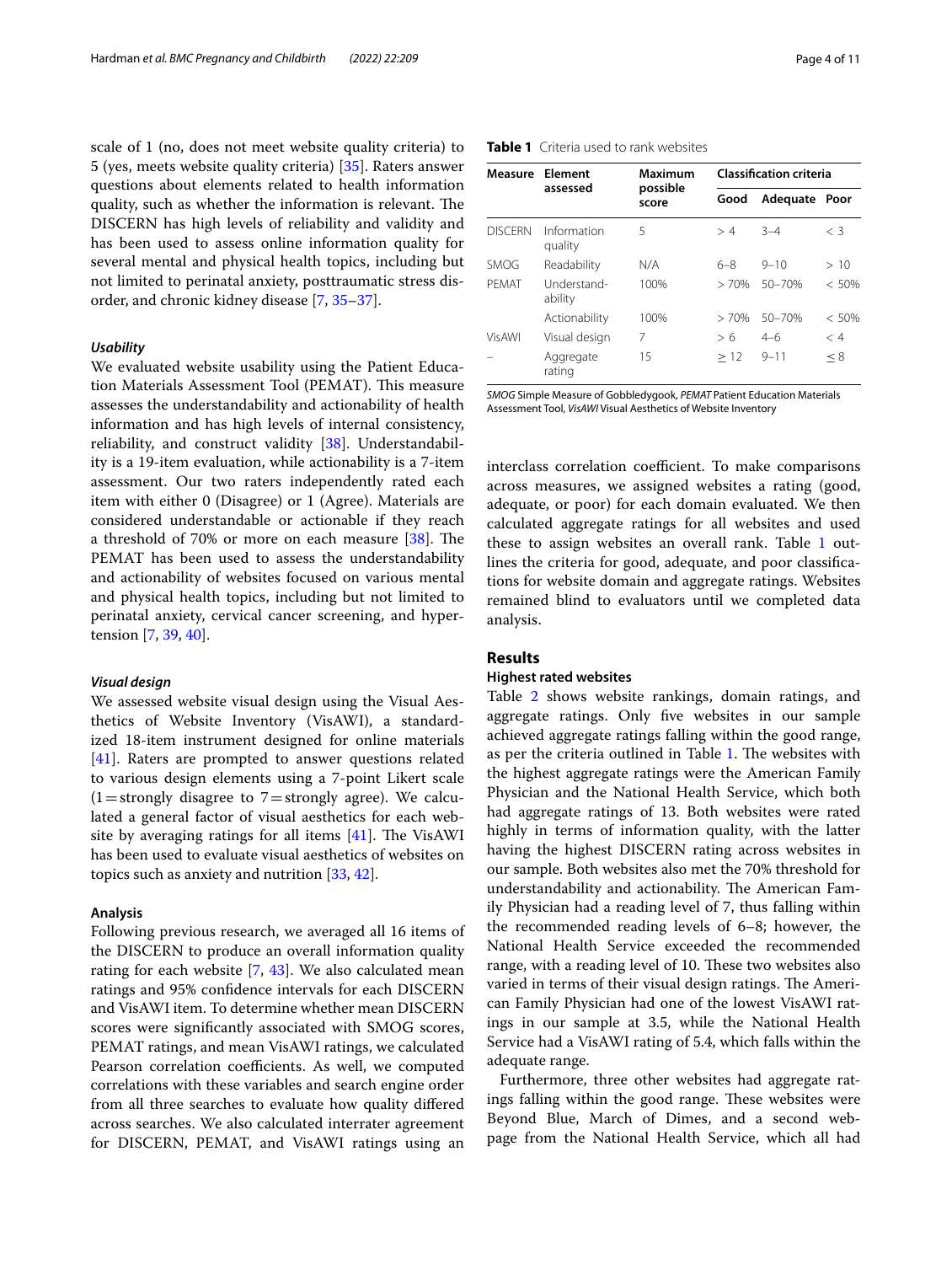## <span id="page-4-0"></span>**Table 2** Perinatal depression website characteristics and dimension comparison – February, 2020

| Website                                                | Search<br>engine<br>order | Readability | Information<br>quality | <b>Usability</b>  |                      | Visual design | Aggregate |
|--------------------------------------------------------|---------------------------|-------------|------------------------|-------------------|----------------------|---------------|-----------|
|                                                        |                           |             |                        | Understandability | <b>Actionability</b> |               | rating    |
| Search: perinatal depression                           |                           |             |                        |                   |                      |               |           |
| <b>Beyond Blue (AUS)</b>                               | 5                         | 9.0(A)      | 3.2(A)                 | 89 (G)            | 57 (A)               | 6.6(G)        | 12(G)     |
| Healthy Children (USA) <sup>a</sup>                    | 8                         | 9.7(A)      | 3.2(A)                 | 79 (G)            | 57(A)                | 5.4 $(A)$     | 11 $(A)$  |
| Office on Women's Health (USA)                         | 14                        | 7.7(G)      | 3.9(A)                 | 68(A)             | 43 (P)               | 6.1(G)        | 11 $(A)$  |
| Mayo Clinic (USA) <sup>a</sup>                         | 4                         | 9.7(A)      | 3.4(A)                 | 68(A)             | 57 (A)               | 5.8 $(A)$     | 10(A)     |
| Healthy Children (USA) <sup>a</sup>                    | 6                         | 8.3(G)      | 2.3(P)                 | 79 (G)            | 29 (P)               | 5.5 $(A)$     | 10(A)     |
| Reach Out (AUS)                                        | 11                        | 8.2(G)      | 1.9(P)                 | 74 (G)            | 43 (P)               | 5.2 $(A)$     | 10(A)     |
| Centre for Addiction and Mental<br>Health (CAN)        | 12                        | 11.0 $(P)$  | 4.2 $(G)$              | 58 (A)            | 29 (P)               | 4.6 $(A)$     | 9(A)      |
| Canadian Mental Health Association<br>(CAN)            | 17                        | 10.0(A)     | 3.1(A)                 | 58 (A)            | 29 (P)               | 5.7 $(A)$     | 9(A)      |
| American Psychiatric Association<br>(USA)              | 20                        | 9.8(A)      | 3.4(A)                 | 58 (A)            | 43 (P)               | 5.1 $(A)$     | 9(A)      |
| Wikipedia (USA)                                        | 23                        | 12.1 $(P)$  | 4.0 $(G)$              | 63 (A)            | 29 (P)               | 4.1 $(A)$     | 9(A)      |
| Healthline (USA)                                       | $\mathbf{1}$              | 9.7(A)      | 2.7(P)                 | 53 (A)            | 29 (P)               | 5.3 $(A)$     | 8 (P)     |
| Zero to Three (USA)                                    | 13                        | 10.6(A)     | 2.2(P)                 | 63(A)             | 29 (P)               | 5.8 $(A)$     | 8 (P)     |
| Very Well Mind (USA)                                   | 16                        | 12.9(P)     | 3.6(A)                 | 68 (A)            | 29 (P)               | 5.1 $(A)$     | 8(P)      |
| University of North Carolina (USA)                     | 29                        | 11.9(P)     | 1.8(P)                 | 47 (P)            | 14 $(P)$             | 4.3 $(A)$     | 6(P)      |
| Search: depression AND pregnant                        |                           |             |                        |                   |                      |               |           |
| National Health Service (UK) <sup>a</sup>              | 23                        | 10.0(A)     | 4.3(G)                 | 79 (G)            | 71 (G)               | 5.4 $(A)$     | 13(G)     |
| <b>March of Dimes (USA)</b>                            | 9                         | 8.0(G)      | 3.6(A)                 | 74 (G)            | 57(A)                | 5.8(A)        | 12(G)     |
| Government of Canada (CAN)                             | 4                         | 9.5(A)      | 3.4(A)                 | 89 (G)            | 57 (A)               | 5.3 $(A)$     | 11 $(A)$  |
| Parents (USA) <sup>a</sup>                             | 18                        | 9.6(A)      | 4.2(G)                 | 79 (G)            | 43 (P)               | 4.9(A)        | 11 $(A)$  |
| Caring for Kids (CAN)                                  | $\overline{2}$            | 6.8(G)      | 2.5(P)                 | 74 (G)            | 29 (P)               | 5.6 $(A)$     | 10(A)     |
| Tommy's (UK)                                           | 10                        | 8.8(G)      | 3.4(A)                 | 58 (A)            | 43 (P)               | 5.7 $(A)$     | 10(A)     |
| Web MD (USA) <sup>a</sup>                              | 11                        | 8.3(G)      | 3.8(A)                 | 58 (A)            | 43 (P)               | 4.0(A)        | 10(A)     |
| Medical News Today (UK) <sup>a</sup>                   | 21                        | 10.5(A)     | 3.7(A)                 | 74 (G)            | 14 $(P)$             | 4.9(A)        | 10(A)     |
| American Pregnancy Association<br>(USA)                | 5                         | 10.6(A)     | 3.3(A)                 | 68(A)             | 43 (P)               | 4.1 $(A)$     | 9(A)      |
| PSYCOM (USA)                                           | 6                         | 10.6(A)     | 3.1(A)                 | 58 (A)            | 43 (P)               | 4.3 $(A)$     | 9(A)      |
| Mother and Baby (UK)                                   | 28                        | 10.6(A)     | 2.3(P)                 | 74 (G)            | 43 (P)               | 4.7(A)        | 9(A)      |
| Mayo Clinic (USA) <sup>a</sup>                         | 3                         | 10.9(A)     | 3.1(A)                 | 53 (A)            | 43 (P)               | 3.6(P)        | 8 (P)     |
| Everyday Health (USA)                                  | 24                        | 13.5(P)     | 3.3(A)                 | 53(A)             | 14(P)                | 4.8 $(A)$     | 8(P)      |
| Harvard University (USA)                               | 15                        | 11.4 $(P)$  | 3.4(A)                 | 42 (P)            | 14 $(P)$             | 3.7(P)        | 6(P)      |
| Search: sad after pregnancy                            |                           |             |                        |                   |                      |               |           |
| American Family Physician (USA)                        | 11                        | 7.0(G)      | 4.2 (G)                | 74 (G)            | 86 (G)               | 3.5(P)        | 13(G)     |
| National Health Service (UK) <sup>a</sup>              | 4                         | 8.5(G)      | 3.7(A)                 | 79 (G)            | 57 (A)               | 5.3 $(A)$     | 12(G)     |
| Help Guide (US)                                        | 9                         | 10.5(A)     | 3.7(A)                 | 68(A)             | 57(A)                | 5.9(A)        | 10(A)     |
| Medical News Today (UK) <sup>a</sup>                   | 26                        | 9.9(A)      | 4.1 $(G)$              | 68(A)             | 29 (P)               | 5.4 $(A)$     | 10(A)     |
| National Childbirth Trust (UK)                         | 29                        | 7.5(G)      | 2.7(P)                 | 68(A)             | 43 (P)               | 6.0(G)        | 10(A)     |
| Parents (USA) <sup>a</sup>                             | 15                        | 11.0 $(P)$  | 3.8(A)                 | 84 (G)            | 29 (P)               | 4.5(A)        | 9(A)      |
| Web MD (USA) <sup>a</sup>                              | 6                         | 9.9(A)      | 2.4(P)                 | 53 (A)            | 29 (P)               | 4.1 $(A)$     | 8 (P)     |
| KidsHealth (USA)                                       | $\overline{2}$            | 9.0(A)      | 2.2(P)                 | 47 (P)            | 43 (P)               | 4.1 $(A)$     | 7 (P)     |
| American College of Obstetrics and<br>Gynecology (USA) | 17                        | 9.0(A)      | 2.8(P)                 | 68(A)             | 29 (P)               | 3.2(P)        | 7 (P)     |

Each website was rated on each dimension as Good (G), Adequate (A), and Poor (P), defned diferently for each measure. Readability was measured with the Simple Measure of Gobbledygook (SMOG); information quality was measured with the DISCERN; usability was measured with the Patient Education Materials Assessment Tool (PEMAT); visual design was measured with the Visual Aesthetics of Website Inventory (VisAWI). The top scoring websites are indicated in bold type.

<sup>a</sup> Different webpages by the same author were assessed.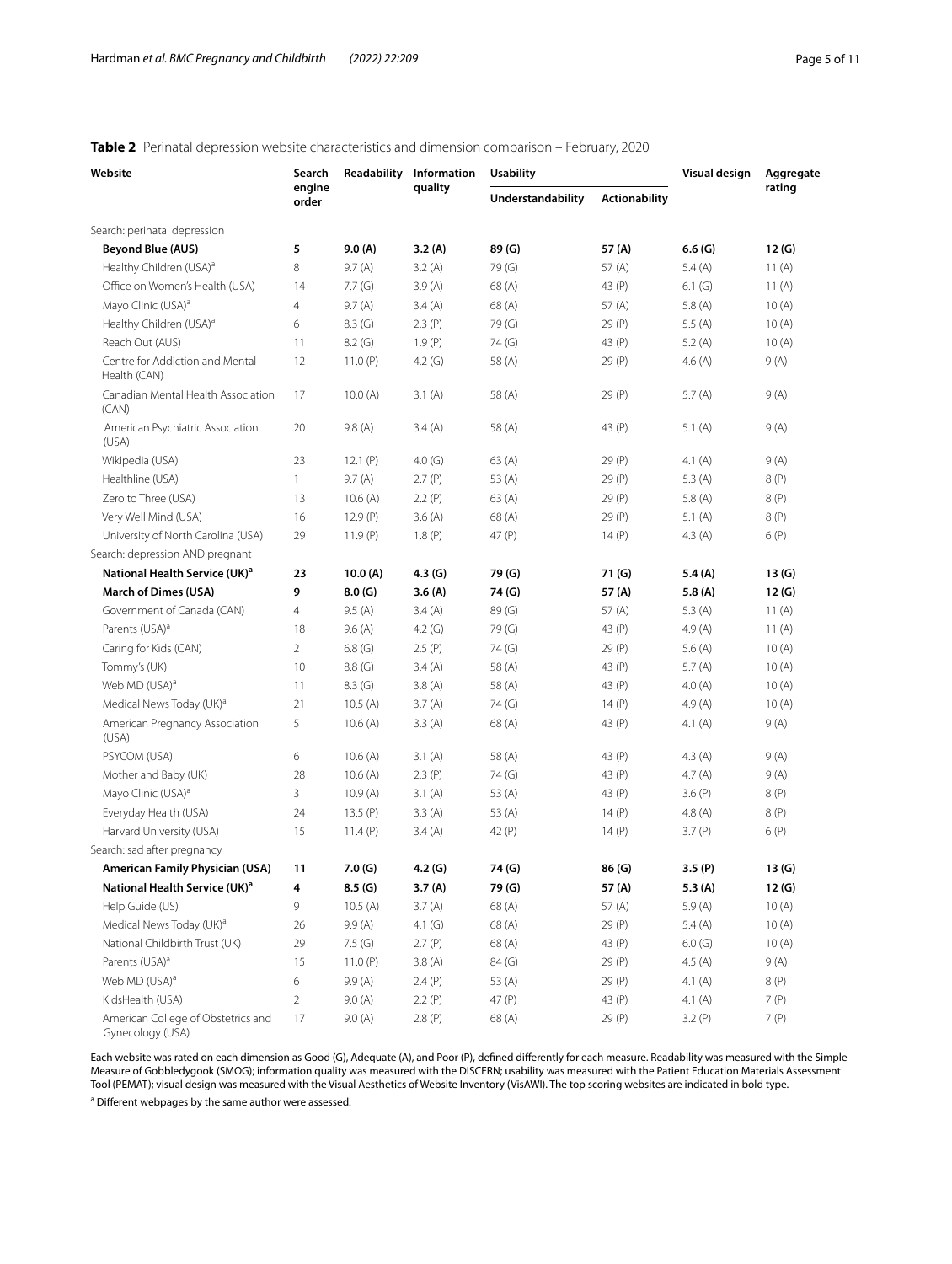#### <span id="page-5-0"></span>**Table 3** Mean scores of DISCERN items across all websites

| <b>DISCERN</b> item                                                                                                                                            | Mean score | 95%<br>confidence<br>interval |
|----------------------------------------------------------------------------------------------------------------------------------------------------------------|------------|-------------------------------|
| 1. Are the aims clear?                                                                                                                                         | 3.4        | [3.1, 3.7]                    |
| 2. Does it achieve its aims?                                                                                                                                   | 3.8        | [3.6, 4.0]                    |
| 3. Is it relevant?                                                                                                                                             | 3.9        | [3.6, 4.1]                    |
| 4. Is it clear what sources of information were used to compile the publication (other than the author or producer)?                                           | 2.8        | [2.3, 3.3]                    |
| 5. Is it clear when the information used or reported in the publication was produced?                                                                          | 2.7        | [2.3, 3.1]                    |
| 6. Is it balanced and unbiased?                                                                                                                                | 3.4        | [3.1, 3.7]                    |
| 7. Does it provide details of additional sources support and information?                                                                                      | 3.3        | [2.8, 3.8]                    |
| 8. Does it refer to areas of uncertainty?                                                                                                                      | 3.2        | [2.6, 3.6]                    |
| 9. Does it describe how each treatment works?                                                                                                                  | 2.7        | [2.2, 3.2]                    |
| 10. Does it describe the benefits of each treatment?                                                                                                           | 2.6        | [2.2, 2.9]                    |
| 11. Does it describe the risks of each treatment?                                                                                                              | 3.0        | [2.5, 3.4]                    |
| 12. Does it describe what would happen if no treatment was used?                                                                                               | 3.0        | [2.6, 3.5]                    |
| 13. Does it describe how the treatment choices affect the overall quality of life?                                                                             | 3.1        | [2.7, 3.4]                    |
| 14. Is it clear that there may be more than one possible treatment choice?                                                                                     | 3.9        | [3.6, 4.2]                    |
| 15. Does it provide support for shared decision making?                                                                                                        | 3.6        | [3.2, 4.0]                    |
| 16. Based on the answers to all of the above questions, rate the overall quality of the publication as a source of information 3.1<br>about treatment choices. |            | [2.8, 3.4]                    |

Each DISCERN item is rated on a fve-point scale with the anchors 1 (no, does not meet website quality criteria) and 5 (yes, meets website quality criteria). Number on left-hand side denotes item number in scale.

aggregate ratings of 12. With regards to reading level, March of Dimes and the National Health Service fell within the recommended range of grades 6–8, with scores of 8 and 8.5 respectively. Beyond Blue was slightly above the recommended range, with a reading level of 9. These websites all met the 70% threshold for understandability but did not meet criteria for actionability. Further, the DISCERN ratings for these websites only fell into the adequate range based on our criteria outlined in Table [1](#page-3-0). Beyond Blue had the highest VisAWI rating across websites in our sample and fell within the good range with a rating of 6.6. On the other hand, March of Dimes and the National Health Service only had VisAWI ratings falling within the adequate range (5.8 and 5.3 respectively).

## **Reading level**

Websites varied greatly in their reading levels, with ratings ranging from 6.8 to 13.5. Only 10 websites in our sample had reading levels that fell within the recommended range. To determine whether reading level increased with search engine order, we calculated twotailed Pearson correlation coefficients for all searches. A signifcant positive association was found between search engine order (search: perinatal depression) and reading level,  $r(14) = .56$ ,  $p = .04$ . This indicates that as website order increased in this search, so did reading level. These variables were not significantly associated in other searches.

#### **Information quality**

We calculated mean ratings for each DISCERN item to assess website performance across items (Table [3\)](#page-5-0). Website information quality ratings ranged from 1.8 to 4.3 out of 5 ( $M = 3.2$ ,  $SD = .7$ ), with mean item ratings varying between 2.6 to 3.9 out of 5. Interrater agreement for the DISCERN was excellent, r(37)=.84, *p*=.01. Mean overall website information quality (item 16) was 3.1, indicating that websites only partially meet DISCERN criteria. Several of the lowest rated items included items 4 (sources of information used;  $M = 2.8$ , SD = 1.5) and 5 (when sources were produced;  $M = 2.7$ , SD =1.1). The highest rated items were 3 (relevance of content;  $M = 3.9$ ,  $SD = .8$ ) and 14 (more than one treatment option provided;  $M=3.9$ ,  $SD = 1.0$ ). With the exception of item 14, all items related to treatment (items 9–13) were rated low to moderate. These items include how treatment works (item 9,  $M=2.7$ , SD=1.4), the benefits and risks of treatment (item 10,  $M = 2.6$ ,  $SD = 1.1$ ; item 11,  $M = 3.0$ ,  $SD = 1.4$ ), what happens if no treatment is used (item 12,  $M = 3.0$ ,  $SD = 1.4$ ), and how treatments affect quality of life (item 13,  $M = 3.1$ ,  $SD = 1.1$ ). We calculated two-tailed Pearson correlation coefficients to determine whether search engine order and mean DISCERN ratings were associated across searches. There were no significant relationships between these variables.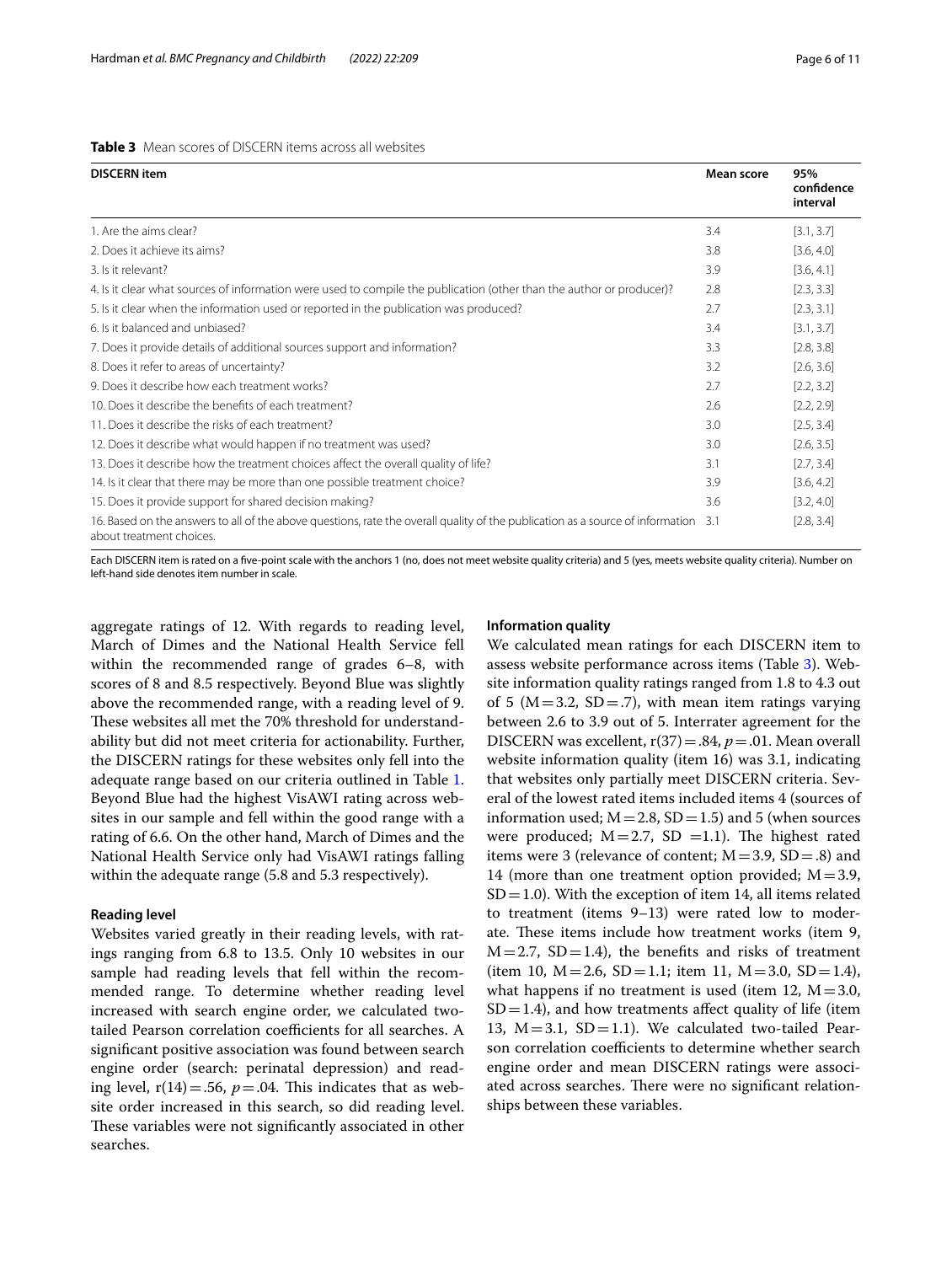<span id="page-6-0"></span>**Table 4** Mean scores of VisAWI items across all websites

| <b>VisAWI</b> item                                 | Mean score | 95%<br>confidence |
|----------------------------------------------------|------------|-------------------|
|                                                    |            | interval          |
| 1. The layout appears too dense. (r)               | 4.7        | [4.2, 5.2]        |
| 2. The layout is easy to grasp.                    | 5.2        | [4.8, 5.6]        |
| 3. The layout appears well structured.             | 5.1        | [4.7, 5.5]        |
| 4. The site appears patchy. (r)                    | 5.7        | [5.2, 6.1]        |
| 5. Everything goes together on this site.          | 5.1        | [4.7, 5.4]        |
| 6. The design is uninteresting. (r)                | 4.1        | [3.6, 4.6]        |
| 7. The layout is inventive.                        | 4.4        | [4.0, 4.9]        |
| 8. The design appears uninspired. (r)              | 4.2        | [3.8, 4.6]        |
| 9. The layout appears dynamic.                     | 5.0        | [4.5, 5.4]        |
| 10. The layout is pleasantly varied.               | 4.9        | [4.5, 5.3]        |
| 11. The colour composition is attractive.          | 4.9        | [4.5, 5.2]        |
| 12. The colours do not match. (r)                  | 5.6        | [5.1, 6.0]        |
| 13. The choice of colours is botched. (r)          | 5.6        | [5.2, 6.1]        |
| 14. The colours are appealing.                     | 4.8        | [4.5, 5.2]        |
| 15. The layout appears professionally<br>designed. | 4.8        | [4.4, 5.2]        |
| 16. The layout is not up-to-date. (r)              | 5.5        | [5.1, 5.9]        |
| 17. The site is designed with care.                | 4.9        | [4.5, 5.2]        |
| 18. The design of the site lacks a concept. (r)    | 4.9        | [4.6, 5.3]        |

Each VisAWI item is rated on a 7-point scale with the anchors 1 (strongly disagree) and 7 (strongly agree). Number on left-hand side denotes item number in scale. (r) denotes reverse scored item.

## **Usability**

Understandability ratings ranged from 42 to 89%  $(M=66.7, SD=11.8)$ , with moderate interrater agreement,  $r(37) = .61$ ,  $p = .01$ . Only 14 websites in our sample met the understandability threshold, with most lacking information summaries and visual aids. To determine whether websites with high information quality also had high understandability, we calculated a two-tailed Pearson correlation coefficient. The relationship between these variables was not signifcant,  $r(37)=.26$ ,  $p=.13$ . Moreover, actionability ratings varied greatly  $(14–86\%, M=40.0, SD=16.2)$ , with high interrater agreement,  $r(37) = .76$ ,  $p = .01$ . Overall, only two websites were actionable, with websites often missing tangible tools. To determine whether information quality and actionability were associated, we computed a two-tailed Pearson correlation coefficient. There was a signifcant relationship between these variables,  $r(37) = .34$ ,  $p = .04$ , indicating that websites with higher information quality also had greater actionability. To assess whether search engine order and actionability were associated across searches, we calculated Pearson correlation coefficients. There was a significant negative relationship between these variables (search: perinatal depression),  $r(14) = -.55$ ,  $p = .04$ , indicating that websites with higher actionability ratings appeared earlier in this search. These variables were not significantly associated in the other two searches.

## **Visual design**

We calculated mean VisAWI item ratings to assess website performance across items (Table [4](#page-6-0)). Website visual design ratings ranged from 3.2 to 6.6 out of 7 (M  $= 5.0, SD = .8$ ) with mean VisAWI item ratings ranging from  $4.1$  to  $5.7$  out of  $7$ . The highest rated items were related to website layout and use of colour, including items 4 (site appears patchy;  $M = 5.7$ ,  $SD = 1.3$ ), 12 (colours do not match;  $M = 5.6$ , SD = 1.3), and 13 (choice of colours is botched;  $M = 5.6$ ;  $SD = 1.3$ ). Websites received lower ratings on items related to design creativity, including items 6 (design is uninteresting; M  $= 4.1, SD = 1.6$ , 7 (layout is inventive, M = 4.4, SD  $= 1.4$ ), and 8 (design appears uninspired,  $M = 4.2$ , SD  $= 1.2$ ). To determine whether there was a relationship between search engine order and mean VisAWI ratings across searches, we calculated two-tailed Pearson correlation coefficients. There was a significant negative relationship between these variables (search: perinatal depression),  $r(14) = -.64$ ,  $p = .01$ , indicating that websites earlier in this search had superior visual designs. These variables were not significantly associated in the other searches.

Initially, VisAWI interrater agreement was low due to the broad range of possible responses and the subjectivity of this measure. To improve interrater agreement, raters reassessed by consensus any of their ratings that were two or more points apart for items 1, 6, 7, 8, 12, 13, 14, and 18. We limited reassessment to these items to preserve as many of our independent ratings as possible; however, interrater agreement remained low. In response, raters reassessed by consensus any total VisAWI ratings difering by seven or more, which represented the upper third of the data. This resulted in excellent interrater agreement, r(37)=.97, *p*=.01.

## **Discussion**

The purpose of this study was to evaluate the quality of perinatal depression information websites, with the literature currently limited to evaluations of perinatal anxiety and postpartum depression websites [\[6](#page-8-3), [7\]](#page-9-0). Websites in our sample were predominantly of low to moderate quality, with only fve websites achieving good aggregate ratings. With regards to readability, only 10 of 37 websites fell within the recommended reading level (grades 6–8).

The websites with the highest overall ratings were the American Family Physician and the National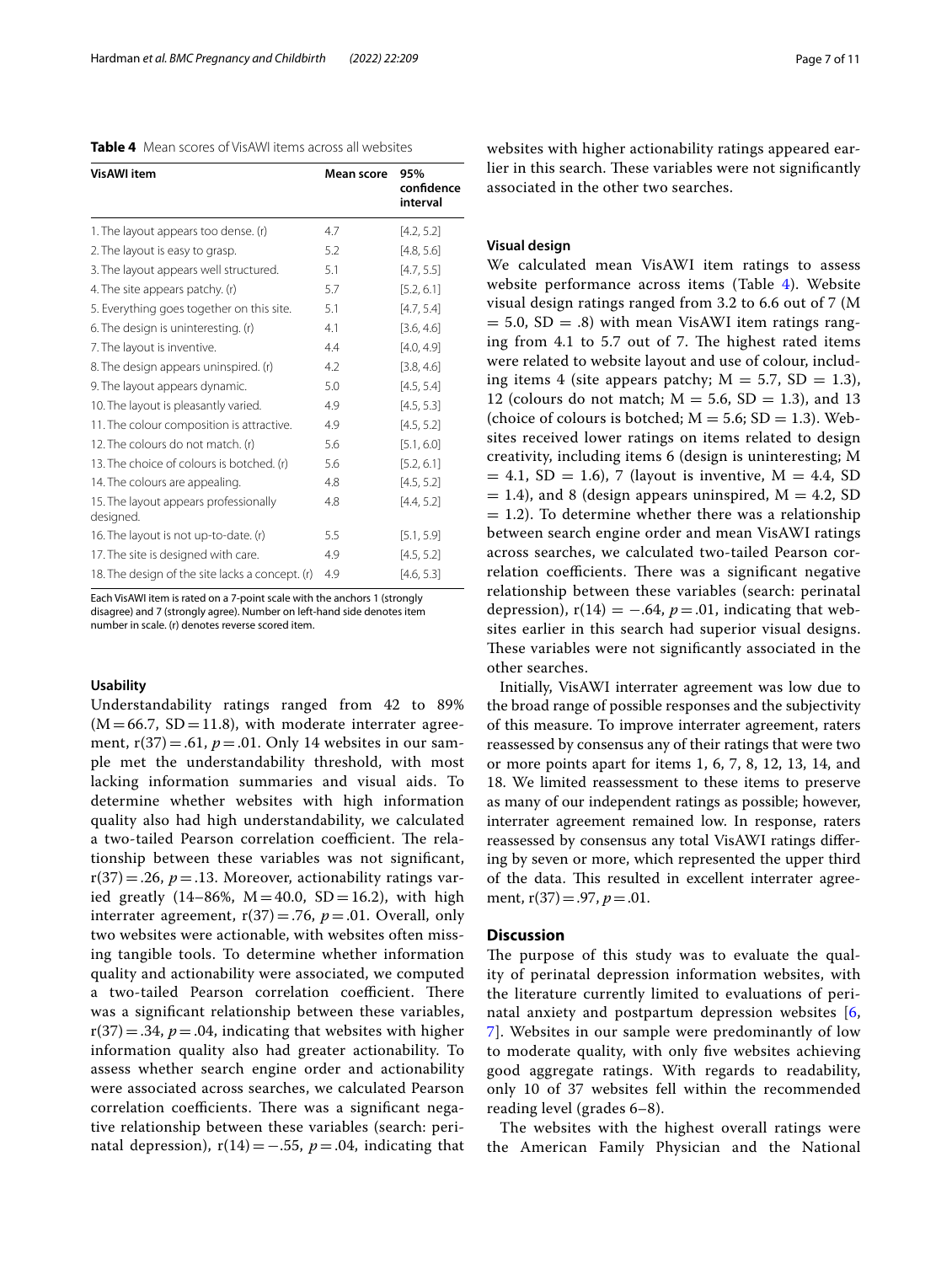Health Service, with the latter also having the highest information quality rating across websites in our sample. Although the National Health Service had a high reading level of 10, the American Family Physician fell within the suggested range with a reading level of 7. Both websites met criteria for understandability and actionability (70%). Their visual design ratings varied, with the American Family Physician receiving one of the lowest visual design ratings across websites in our sample, while the National Health Service had a visual design rating falling within the adequate range. Other highly rated websites included Beyond Blue, March of Dimes, and a second webpage from the National Health Service. March of Dimes and the National Health Service fell within the recommended readability range, with reading levels of 8 and 8.5 respectively; however, Beyond Blue was slightly above the recommended range with a reading level of 9. Although all three of these websites met criteria for understandability, they did not meet criteria for actionability. Further, their information quality ratings only fell within the adequate range. Beyond Blue had the highest visual design rating across websites in our sample, while March of Dimes and the National Health Service had visual design ratings falling within the adequate range.

It is essential that websites present trustworthy content to ensure that pregnant and postpartum people with depression can make informed treatment choices. Information quality scored lowest in areas related to the sourcing of information and information about treatment options. This aligns with findings of previous mental health website evaluations, suggesting that website authors must incorporate evidence-based sources and convey details of these sources to users [\[7](#page-9-0), [28,](#page-9-18) [43\]](#page-9-32). Furthermore, most websites lacked detailed descriptions of treatment benefts and focused primarily on risks; however, information was generally limited to pharmacological interventions, which is consistent with a review of adult depression websites [[28](#page-9-18)]. Websites successfully conveyed relevant information, such as depression symptoms, and provided comprehensive lists of treatment options.

Only two websites in our sample met criteria for both understandability and actionability, which is consistent with a previous evaluation of perinatal anxiety websites [[7\]](#page-9-0). To improve understandability, websites can include summaries of key information and visual aids. The lack of visual materials is problematic, as videos may be an efective means of destigmatizing mental illness [\[44,](#page-9-33) [45\]](#page-10-0). As well, women may prefer greater visual aids when learning about postpartum depression [\[46](#page-10-1)]. Websites in our sample also had poor actionability features, including a lack of tangible tools, such as symptom checklists. There was a signifcant negative correlation between search engine order (search: perinatal depression) and actionability ratings, indicating that websites earlier in these results were more actionable. As well, mean information quality and actionability ratings were positively correlated.

Overall, website visual design ratings varied widely, with most websites in our sample falling within the adequate range. Websites possessed strong structural elements, such as well-designed layouts, in addition to engaging colour choices; however, they often lacked creative design features, such as inspiring design elements. It must be noted that only one of the fve top-rated websites in our sample had a visual design rating falling within the good range. Given that perceived aesthetics may infuence users' frst impressions of a website and perceptions of trustworthiness, user engagement with online mental health materials may be increased through improved visual design [\[47](#page-10-2), [48\]](#page-10-3). Within our sample, a signifcant negative correlation was found between search engine order (search: perinatal depression) and mean visual design ratings, suggesting that websites with superior designs appeared earlier in this search.

## **Limitations**

This study is additive and complementary to the growing number of mental health website evaluations; however, it is not without limitations. Despite our broad range of search terms, these terms are not refective of all of the terms that may be used by pregnant and postpartum people experiencing depression, or those close to them who are looking for information and support. Further to this, we recognize that our search terms may not have captured all of the specialized perinatal mental health websites available online. Future research using diferent search strategies and evaluating additional perinatal mental health websites would be a valuable addition to the extant research in this area. Our search results may also have been impacted by region and may not include all available websites. As well, only websites that were written in English were assessed, which limits the generalizability of our results. Our search data was also limited to the date on which our searches were completed. Other search engines may have produced difering results, however, we followed the precedent of previous website evaluations and only used Google, the most widely used search engine [[7](#page-9-0), [28](#page-9-18), [29,](#page-9-19) [33,](#page-9-23) [43\]](#page-9-32).

Additionally, there are several limitations to the methods that we used to rate websites in our sample. Although blinding websites to raters reduced subjective bias, there were drawbacks to this method. Specifcally, it was not efective when rating websites such as Wikipedia that have highly recognizable appearances. Further, raters did not rate all VisAWI items independently due to initially low interrater agreement, attributed to the subjectivity of the VisAWI and its broad rating scale. It is important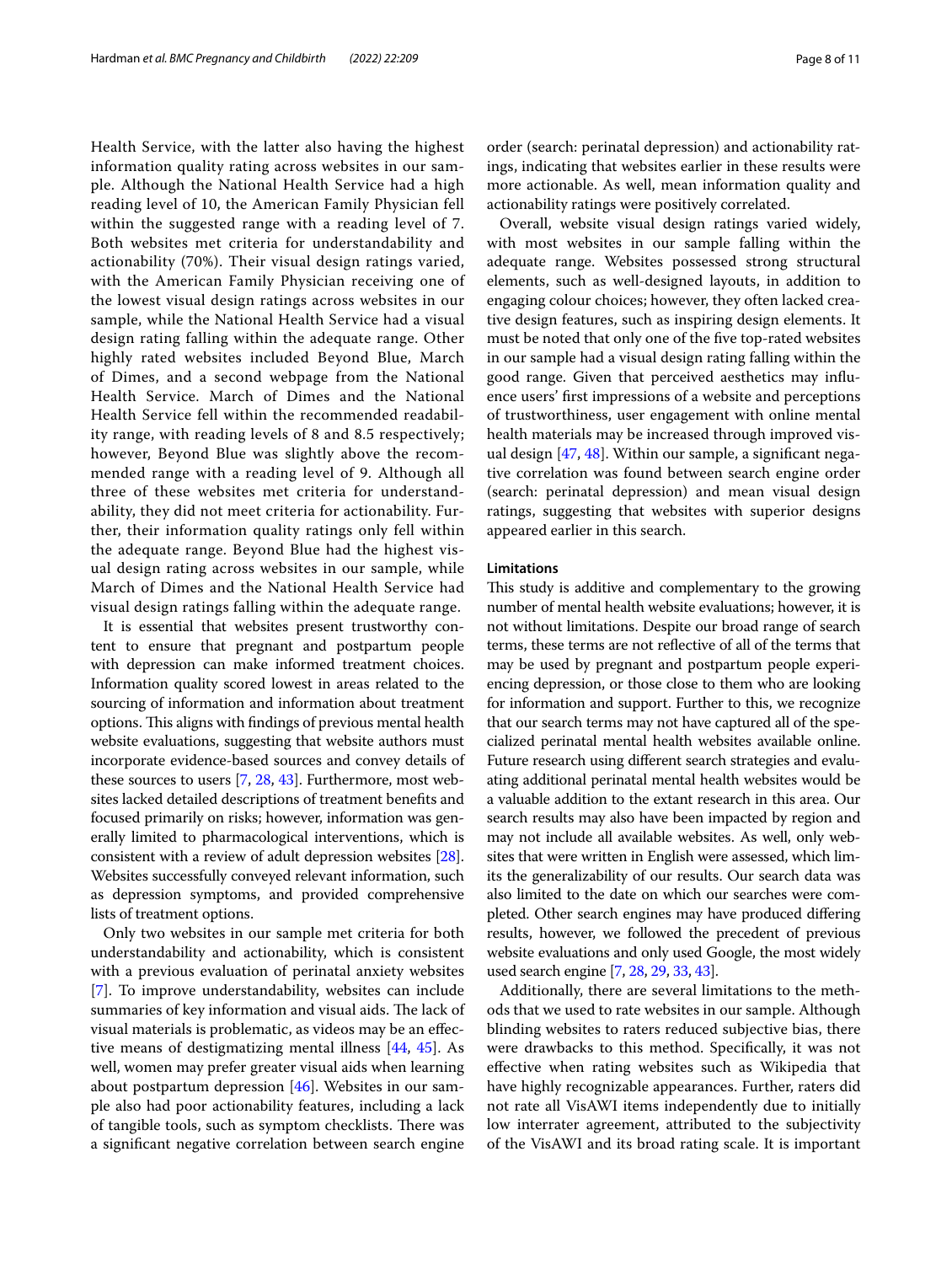to contextualize our challenges with interrater reliability for the VisAWI within the extant body of research. The literature reveals a range in coefficients across studies measuring interrater agreement for shorter versions of the VisAWI  $(0.11-0.88)$  [\[49](#page-10-4), [50\]](#page-10-5). This highlights the need for consideration on the use and potential refnement of this method to ensure that ratings are consistent across reviewers.

## **Conclusion**

This study adds to the growing body of literature on mental health website evaluations, and more specifcally, evaluations focused on perinatal mental health websites. Overall, websites in our sample varied greatly in quality. Websites often exceeded the recommended reading level, suggesting that website creators must produce more easily understandable content. Furthermore, there was a paucity of treatment-related information, which would hinder users' ability to make informed treatment choices. Poor understandability and actionability ratings suggest that website usability must be improved, namely by adding information summaries, visual aids, and tangible tools to help users seek support. At present, perinatal depression websites are not meeting the needs of the public in terms of reading level, information quality, usability, and visual design. Our fndings may guide healthcare providers, people who are pregnant or postpartum and experiencing depressive symptoms, and their supporters, to high quality online resources focused on perinatal depression. Several high-quality resources that can be referred to perinatal people experiencing depression include the American Family Physician, Beyond Blue, March of Dimes, and the National Health Service.

We recommend that future perinatal mental health website evaluations integrate a variety of medical terms into their searches (e.g., postpartum depression). We expect this would return a diferent sample of websites, which, in conjunction with the fndings presented in this study, may extend researchers' understanding of the quality of websites focused on mental health in the perinatal period. Future research could also include the use of several diferent search engines, which may result in a larger sample of websites that could be assessed. Further to this, non-English websites or websites from diferent regions about perinatal depression could be assessed to determine how the quality of perinatal mental health websites difers across languages as well as geographically.

#### **Abbreviations**

SMOG: Simple Measure of Gobbledegook; PEMAT: Patient Education Materials Assessment Tool; VisAWI: Visual Aesthetics of Website Inventory.

#### **Acknowledgements**

Not applicable.

### **Authors' contributions**

KAR conceived and designed the study. KAR, SK Pierce, and MPH determined our search terms. MPH reviewed websites for our sample based on inclusion and exclusion criteria. SK Pierce produced de-identifed screenshots of all websites and randomized the order in which each rater evaluated websites. MPH and SK Petty rated all websites using the DISCERN, VisAWI, and PEMAT measures. MPH calculated SMOG ratings for all websites. MPH and TAMP completed data analysis in consultation with MTB and KAR. MPH drafted the manuscript and authors MTB, TAMP, and KAR reviewed and commented on previous versions of the manuscript. PF provided research consultation and expert feedback on the manuscript. The authors read and approved the fnal manuscript.

#### **Funding**

Research Manitoba, COVID-19 Research Fund, 2020–2022, Dr. Kristin A. Reynolds Principal Investigator.

#### **Availability of data and materials**

The datasets used and/or analysed during the current study are available from the corresponding author on reasonable request.

## **Declarations**

**Ethics approval and consent to participate** Not applicable.

#### **Consent for publication**

Not applicable.

#### **Competing interests**

The authors declare that they have no competing interests.

#### **Author details**

<sup>1</sup> Department of Psychology, University of Manitoba, 190 Dysart Rd, Winnipeg, MB R3T 2N2, Canada. <sup>2</sup> Department of Clinical Health Psychology, University of Manitoba, Winnipeg, MB, Canada.

Received: 23 July 2021 Accepted: 7 December 2021

#### **References**

- <span id="page-8-0"></span>1. Smail-Crevier R, Powers G, Noel C, Wang J. Health-related Internet usage and design feature preference for e-mental health programs among men and women. J Med Internet Res. 2019 [cited 2020 Oct 17];21(3):e11224. [https://doi.org/10.2196/11224.](https://doi.org/10.2196/11224)
- 2. Statistics Canada. Getting a second opinion: health information and the Internet. Ottawa (CA): Government of Canada; 2008 [cited 2020 Sept 21]. Statistics catalogue no. 82–003-x. Available from: [https://www150.statc](https://www150.statcan.gc.ca/n1/pub/82-003-x/2008001/article/10515/5002590-eng.htm) [an.gc.ca/n1/pub/82-003-x/2008001/article/10515/5002590-eng.htm.](https://www150.statcan.gc.ca/n1/pub/82-003-x/2008001/article/10515/5002590-eng.htm)
- 3. Declercq ER, Sakala C, Corry MP, Applebaum S, Herrlich A. Listening to mothers III: pregnancy to birth. New York: Childbirth Connection; 2013 [cited 2020 Dec 20]. 94 p. Available from: [https://www.nationalpartner](https://www.nationalpartnership.org/our-work/resources/health-care/maternity/listening-to-mothers-iii-pregnancy-and-birth-2013.pdf) [ship.org/our-work/resources/health-care/maternity/listening-to-mothe](https://www.nationalpartnership.org/our-work/resources/health-care/maternity/listening-to-mothers-iii-pregnancy-and-birth-2013.pdf) [rs-iii-pregnancy-and-birth-2013.pdf.](https://www.nationalpartnership.org/our-work/resources/health-care/maternity/listening-to-mothers-iii-pregnancy-and-birth-2013.pdf)
- <span id="page-8-1"></span>4. Slomian J, Reginster JY, Emonts P, Bruyère O. Identifying maternal needs following childbirth: comparison between pregnant women and recent mothers. BMC Pregnancy Childbirth. 2021 [cited 2021 Oct 21];21(1):405. <https://doi.org/10.1186/s12884-021-03858-7>.
- <span id="page-8-2"></span>5. Fonseca A, Gorayeb R, Canavarro MC. Women's use of online resources and acceptance of e-mental health tools during the perinatal period. Int J Med Inform. 2016 [cited 2021 Oct 21];94:228–36. [https://doi.org/10.](https://doi.org/10.1016/j.ijmedinf.2016.07.016) [1016/j.ijmedinf.2016.07.016](https://doi.org/10.1016/j.ijmedinf.2016.07.016).
- <span id="page-8-3"></span>6. Moore D, Ayers S. A review of postnatal mental health websites: help for healthcare professionals and patients. Arch Womens Ment Health. 2011 [cited 2020 Oct 23];14:443–52. [https://doi.org/10.1007/](https://doi.org/10.1007/s00737-011-0245-z) [s00737-011-0245-z](https://doi.org/10.1007/s00737-011-0245-z).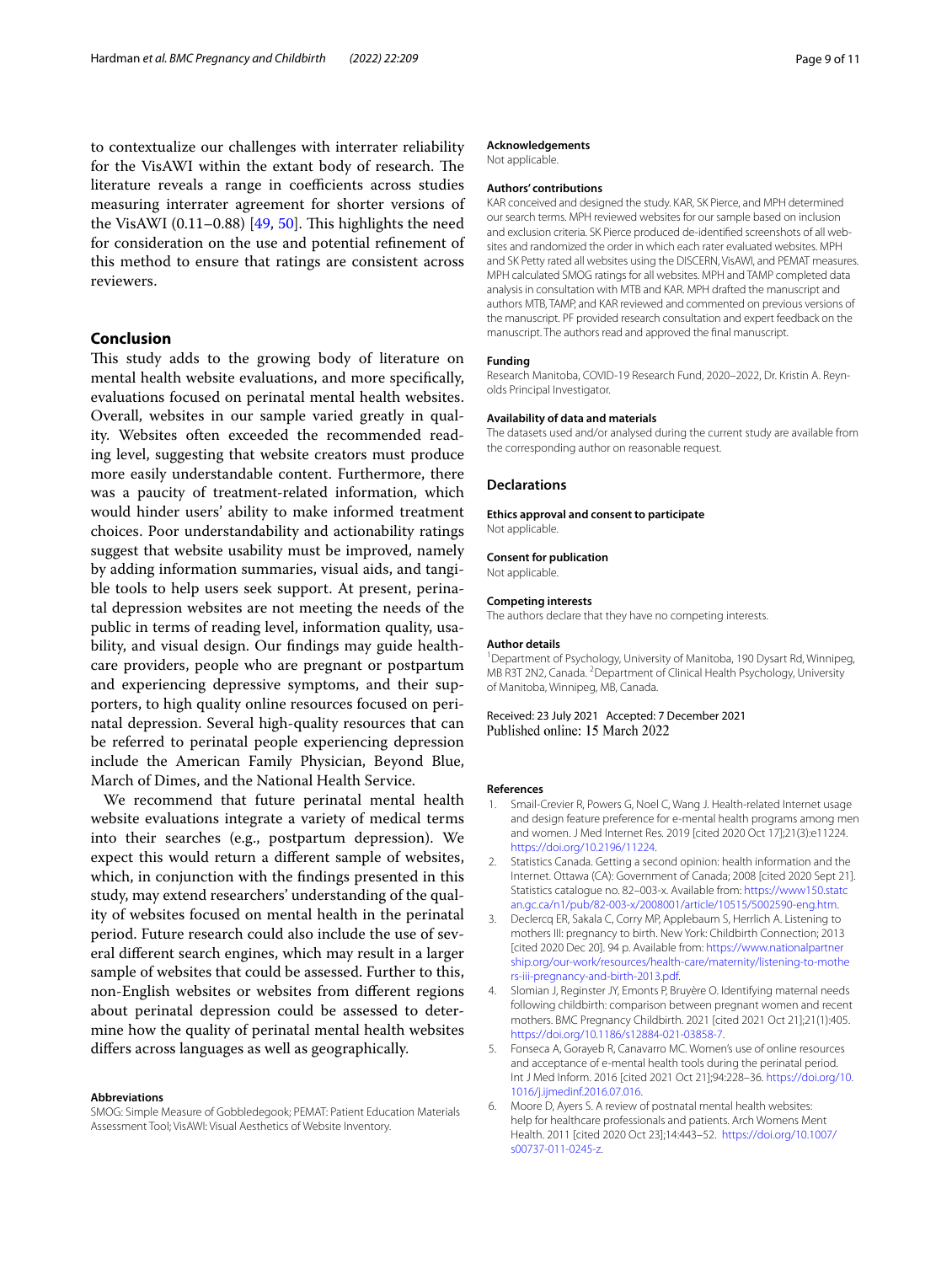- <span id="page-9-0"></span>7. Kirby PL, Reynolds KA, Walker JR, Furer P, Pryor TAM. Evaluating the quality of perinatal anxiety information available online. Arch Womens Ment Health. 2018 [cited 2020 Oct 23];21:813–20. [https://doi.org/10.1007/](https://doi.org/10.1007/s00737-018-0875-5) [s00737-018-0875-5.](https://doi.org/10.1007/s00737-018-0875-5)
- <span id="page-9-1"></span>8. Woody CA, Ferrari AJ, Siskind DJ, Whiteford HA, Harris MG. A systematic review and meta-regression of the prevalence and incidence of perinatal depression. J Afect Disord. 2017 [cited 2020 Jun 15];219:86–92. [https://](https://doi.org/10.1016/j.jad.2017.05.003) [doi.org/10.1016/j.jad.2017.05.003](https://doi.org/10.1016/j.jad.2017.05.003).
- <span id="page-9-2"></span>Yin X, Sun N, Jiang N, Xu X, Gan Y, Zhang J, et al. Prevalence and associated factors of antenatal depression: systematic reviews and meta-analyses. Clin Psychol Rev. 2021 [cited 2021 Feb 1];83:101932. [https://doi.org/](https://doi.org/10.1016/j.cpr.2020.101932) [10.1016/j.cpr.2020.101932.](https://doi.org/10.1016/j.cpr.2020.101932)
- <span id="page-9-3"></span>10. Wikman A, Axfors C, Iliadis SI, Cox J, Fransson E, Skalkidou A. Characteristics of women with diferent perinatal depression trajectories. J Neurosci Res. 2020 [cited 2020 Jul 31];98(7):1268–82. [https://doi.org/10.1002/jnr.](https://doi.org/10.1002/jnr.24390) [24390.](https://doi.org/10.1002/jnr.24390)
- <span id="page-9-4"></span>11. Dadi AF, Miller ER, Bisetegn TA, Mwanri L. Global burden of antenatal depression and its association with adverse birth outcomes: an umbrella review. BMC Public Health. 2020 [cited 2021 Jan 7];20:173. [https://doi.org/](https://doi.org/10.1186/s12889-020-8293-9) [10.1186/s12889-020-8293-9.](https://doi.org/10.1186/s12889-020-8293-9)
- <span id="page-9-5"></span>12. Racine N, Zumwalt K, McDonald S, Tough S, Madigan S. Perinatal depression: the role of maternal adverse childhood experiences and social support. J Afect Disord. 2020 [cited 2020 Oct 23];263:576–81. [https://doi.](https://doi.org/10.1016/j.jad.2019.11.030) [org/10.1016/j.jad.2019.11.030](https://doi.org/10.1016/j.jad.2019.11.030).
- <span id="page-9-6"></span>13. Marcus SM, Heringhausen JE. Depression in childbearing women: when depression complicates pregnancy. Prim Care. 2009 [cited 2020 Oct 23];36(1):151–65. <https://doi.org/10.1016/j.pop.2008.10.011>.
- 14. Vythilingum B, Roos A, Faure SC, Geerts L, Stein DJ. Risk factors for substance use in pregnant women in South Africa. S Afr Med J. 2012 [cited 2021 Jan 16];102(11):851–4. [https://doi.org/10.7196/SAMJ.5019.](https://doi.org/10.7196/SAMJ.5019)
- 15. American Psychiatric Association. Diagnostic and statistical manual of mental disorders. 5th ed. Arlington: American Psychiatric Publishing; 2013.
- 16. Elisei S, Lucarini E, Murgia N, Ferranti L, Attademo L. Perinatal depression: a study of prevalence and of risk and protective factors. Psychiatr Danub. 2013 [cited 2020 Nov 3];25(Suppl 2):258–62. Available from: [http://www.psych](http://www.psychiatria-danubina.com/UserDocsImages/pdf/dnb_vol25%20Suppl%202_no/dnb_vol25_noSuppl%202_258.pdf) [iatria-danubina.com/UserDocsImages/pdf/dnb\\_vol25%20Suppl%202\\_no/](http://www.psychiatria-danubina.com/UserDocsImages/pdf/dnb_vol25%20Suppl%202_no/dnb_vol25_noSuppl%202_258.pdf) [dnb\\_vol25\\_noSuppl%202\\_258.pdf](http://www.psychiatria-danubina.com/UserDocsImages/pdf/dnb_vol25%20Suppl%202_no/dnb_vol25_noSuppl%202_258.pdf).
- <span id="page-9-7"></span>17. Madigan S, Oatley H, Racine N, Fearon RMP, Schumacher L, Akbari E, et al. A meta-analysis of maternal prenatal depression and anxiety on child socioemotional development. J Am Acad Child Adolesc Psychiatry. 2018 [cited 2021 Jan 7];57(9):645–57.e8.<https://doi.org/10.1016/j.jaac.2018.06.012>.
- <span id="page-9-8"></span>18. Fonseca A, Gorayeb R, Canavarro MC. Women's help-seeking behaviours for depressive symptoms during the perinatal period: socio-demographic and clinical correlates and perceived barriers to seeking professional help. Midwifery. 2015 [cited 2021 Feb 1];31(12):1177–85. [https://doi.org/10.1016/j.](https://doi.org/10.1016/j.midw.2015.09.002) [midw.2015.09.002.](https://doi.org/10.1016/j.midw.2015.09.002)
- <span id="page-9-9"></span>19. Jones A. Help seeking in the perinatal period: a review of barriers and facilitators. Soc Work Public Health. 2019 [cited 2020 Jul 31];34(7):596–605. [https://doi.org/10.1080/19371918.2019.1635947.](https://doi.org/10.1080/19371918.2019.1635947)
- <span id="page-9-10"></span>20. Jorm AF. Mental health literacy: empowering the community to take action for better mental health. Am Psychol. 2012 [cited 2020 Oct 23];67(3):231–43. <https://doi.org/10.1037/a0025957>.
- <span id="page-9-11"></span>21. Fiksdal AS, Kumbamu A, Jadhav AS, Cocos C, Nelsen LA, Pathak J, et al. Evaluating the process of online health information searching: a qualitative approach to exploring consumer perspectives. J Med Internet Res. 2014 [cited 2020 Oct 23];16(10):e224. <https://doi.org/10.2196/jmir.3341>.
- <span id="page-9-12"></span>22. Ramsey I, Corsini N, Peters MDJ, Eckert M. A rapid review of consumer health information needs and preferences. Patient Educ Couns. 2017 [cited 2020 Oct 23];100(9):1634–42. <https://doi.org/10.1016/j.pec.2017.04.005>.
- <span id="page-9-13"></span>23. Wong DKK, Cheung MK. Online health information seeking and eHealth literacy among patients attending a primary care clinic in Hong Kong: a crosssectional survey. J Med Internet. 2019 [cited 2020 Oct 23];21(3):e10831. [https://doi.org/10.2196/10831.](https://doi.org/10.2196/10831)
- <span id="page-9-14"></span>24. Gao L, Larsson M, Luo S. Internet use by Chinese women seeking pregnancy-related information. Midwifery. 2013 [cited 2021 Feb 3];29(7):730–5. [https://doi.org/10.1016/j.midw.2012.07.003.](https://doi.org/10.1016/j.midw.2012.07.003)
- <span id="page-9-15"></span>25. Skierkowski DD, Florin P, Harlow LL, Machan J, Ye Y. A readability analysis of online mental health resources. Am Psychol. 2019 [cited 2020 Oct 22];74(4):474–83. <https://doi.org/10.1037/amp0000324>.
- <span id="page-9-16"></span>26. Mcinnes N, Haglund BJA. Readability of online health information: implications for health literacy. Inform Health Soc Care. 2011 [cited 2021 Feb 5];36(4):173–89. [https://doi.org/10.3109/17538157.2010.542529.](https://doi.org/10.3109/17538157.2010.542529)
- <span id="page-9-17"></span>27. Rathod P, Ould Brahim L, Belzile E, Lambert S. An evaluation of the suitability, readability, and quality of online resources for the self-management of depression. Patient Educ Couns. 2019 [cited 2021 Feb 5];102(5):952–60. <https://doi.org/10.1016/j.pec.2018.12.021>.
- <span id="page-9-18"></span>28. Walsh K, Pryor TAM, Reynolds KA, Walker JR. Searching for answers: how well do depression websites answer the public's questions about treatment choices? Patient Educ Couns. 2019 [cited 2020 Oct 23];102(1):99–105. <https://doi.org/10.1016/j.pec.2018.08.019>.
- <span id="page-9-19"></span>29. Ratcliff C. What are the top 10 most popular search engines? Search Engine Watch. 2016 Aug 8 [cited 2020 Aug 10]; SEO. Available from: [https://www.](https://www.searchenginewatch.com/2016/08/08/what-are-the-top-10-most-popular-search-engines/) [searchenginewatch.com/2016/08/08/what-are-the-top-10-most-popular](https://www.searchenginewatch.com/2016/08/08/what-are-the-top-10-most-popular-search-engines/)[search-engines/](https://www.searchenginewatch.com/2016/08/08/what-are-the-top-10-most-popular-search-engines/).
- <span id="page-9-20"></span>30. iProspect. Search engine user behaviour study. 2006 [cited 2020 Aug 10]. 17 p. Available from: [http://district4.extension.ifas.uf.edu/Tech/TechPubs/](http://district4.extension.ifas.ufl.edu/Tech/TechPubs/WhitePaper_2006_SearchEngineUserBehavior.pdf) [WhitePaper\\_2006\\_SearchEngineUserBehavior.pdf.](http://district4.extension.ifas.ufl.edu/Tech/TechPubs/WhitePaper_2006_SearchEngineUserBehavior.pdf)
- <span id="page-9-21"></span>31. McLaughlin GH. SMOG grading – a new readability formula. J Read. 1969 [cited 2020 Oct 23];12(8):639–46. Available from: [https://www.jstor.org/](https://www.jstor.org/stable/40011226) [stable/40011226.](https://www.jstor.org/stable/40011226)
- <span id="page-9-22"></span>32. WebFX. Readability test tool. [Last accessed 2020 Jul 28]. Available from: [https://www.webfx.com/tools/read-able/smog-index.html.](https://www.webfx.com/tools/read-able/smog-index.html)
- <span id="page-9-23"></span>33. Bernstein MT, Reynolds KA, Jakobson LS, Petty SK, Pryor TAM, Stoesz BM, et al. Do anxiety websites have the answers people are looking for? Patient Educ Couns. 2021 [cited 2021 Oct 18]. [https://doi.org/10.1016/j.pec.2021.08.](https://doi.org/10.1016/j.pec.2021.08.002)  $0<sub>0</sub>$
- <span id="page-9-24"></span>34. Kugar MA, Cohen AC, Wooden W, Tholpady SS, Chu MW. The readability of psychosocial wellness patient resources: improving surgical outcomes. J Surg Res. 2017 [cited 2021 Oct 21];218:43–8. [https://doi.org/10.1016/j.jss.](https://doi.org/10.1016/j.jss.2017.05.033) [2017.05.033](https://doi.org/10.1016/j.jss.2017.05.033).
- <span id="page-9-25"></span>35. Charnock D, Shepperd S, Needham G, Gann R. DISCERN: an instrument for judging the quality of written consumer health information on treatment choices. J Epidemiol Community Health. 1999 [cited 2020 Oct 23];53:105– 11. <https://doi.org/10.1136/jech.53.2.105>.
- 36. Killip SC, Kwong NKR, MacDermid JC, Fletcher AJ, Carleton NR. The quality, readability, completeness, and accuracy of PTSD websites for frefghters. Int J Environ Res Public Health. 2020 [cited 2021 Oct 18];17(20):7629. [https://](https://doi.org/10.3390/ijerph17207629) [doi.org/10.3390/ijerph17207629.](https://doi.org/10.3390/ijerph17207629)
- <span id="page-9-26"></span>37. Smekal M, Gil S, Donald M, Beanlands H, Straus S, Herrington G, et al. Content and quality of websites for patients with chronic kidney disease: an environmental scan. Can J Kidney Health Dis. 2019 [cited 2021 Oct 18];6:1–18. [https://doi.org/10.1177/2054358119863091.](https://doi.org/10.1177/2054358119863091)
- <span id="page-9-27"></span>38. Shoemaker SJ, Wolf MS, Brach C. Development of the patient education materials assessment tool (PEMAT): a new measure of understandability and actionability for print and audiovisual patient information. Patient Educ Couns. 2014 [cited 2020 Oct 23];96(3):395–403. [https://doi.org/10.1016/j.](https://doi.org/10.1016/j.pec.2014.05.027) [pec.2014.05.027](https://doi.org/10.1016/j.pec.2014.05.027).
- <span id="page-9-28"></span>39. Mac OA, Thayre A, Tan S, Dodd RH. Web-based health information following the renewal of the cervical screening program in Australia: evaluation of readability, understandability, and credibility. J Med Internet Res. 2020 [cited 2021 Oct 18];22(6):e16701.<https://doi.org/10.2196/16701>.
- <span id="page-9-29"></span>40. Ab Hamid MR, Mohd Isamudin M, Buhari SS, Khairul Ikram EH. Quality, understandability and actionability of online patient education material about hypertension. Nutr Food Sci. 2020 [cited 2021 Oct 18];51(4):621–32. <https://doi.org/10.1108/NFS-04-2020-0155>.
- <span id="page-9-30"></span>41. Moshagen M, Thielsch MT. Facets of visual aesthetics. Int J Hum Comput. 2010 [cited 2020 Oct 23];68(10):689–709. [https://doi.org/10.1016/j.ijhcs.](https://doi.org/10.1016/j.ijhcs.2010.05.006) [2010.05.006](https://doi.org/10.1016/j.ijhcs.2010.05.006).
- <span id="page-9-31"></span>42. Lazard AJ, Dudo A, Dennis T, Ewald MG, Love B. Making a visual impression (or not): current design practices of nutritional websites. Health Commun. 2017 [cited 2021 Oct 18];32(4):470–82. [https://doi.org/10.1080/10410236.](https://doi.org/10.1080/10410236.2016.1140267) [2016.1140267](https://doi.org/10.1080/10410236.2016.1140267).
- <span id="page-9-32"></span>43. Reynolds KA, Walker JR, Walsh K, Mobilizing Minds Research Group. How well do websites concerning children's anxiety answer parents' questions about treatment choices? Clin Child Psychol Psychiatry. 2015 [cited 2020 Oct 23];20(4):555–69. [https://doi.org/10.1177/1359104514534948.](https://doi.org/10.1177/1359104514534948)
- <span id="page-9-33"></span>44. Whitley R, Sitter KC, Adamson G, Carmichael V. Can participatory video reduce mental illness stigma? Results from a Canadian action-research study of feasibility and impact. BMC Psychiatry. 2020 [cited 2020 Oct 23];20:16. [https://doi.org/10.1186/s12888-020-2429-4.](https://doi.org/10.1186/s12888-020-2429-4)